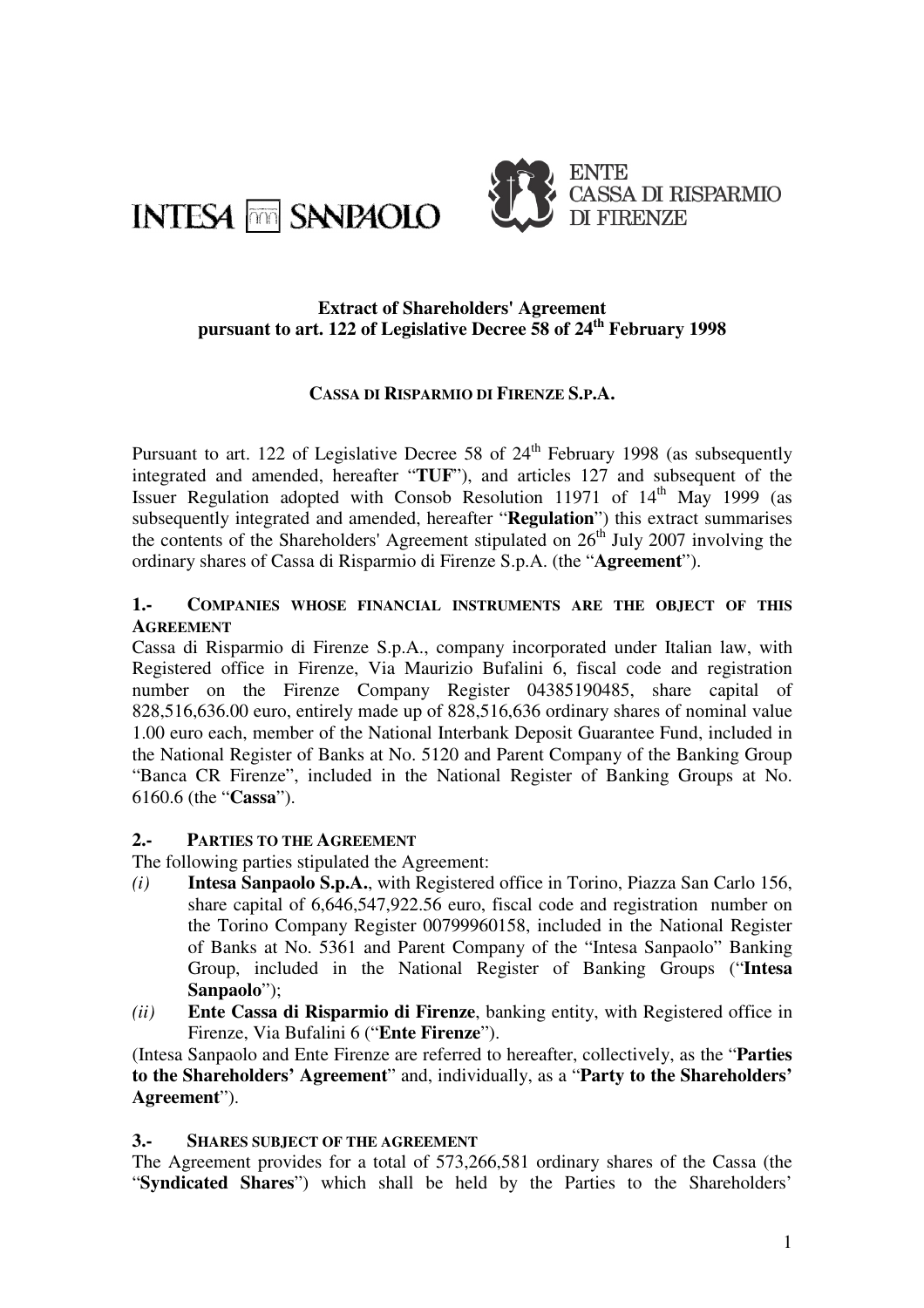Agreement following (*i*) the share swap of a certain number of Intesa Sanpaolo own ordinary shares with ordinary shares of the Cassa held by Ente Firenze and other ordinary shares of the Cassa representing 40.324% of the current share capital of the Cassa (the "**Share swap**") or (*ii*) any other means of transfer (*i.e.* put option exercisable by Ente Firenze also in the name and on behalf of the other shareholders of the Cassa in case of non-execution of the Share swap due to the unavailability of the necessary Intesa Sanpaolo own shares or due to breach of contract by Intesa Sanpaolo) of the aforementioned ordinary shares of the Cassa in favour of Intesa Sanpaolo (the "**Purchase**"), all in accordance with the provisions of the share swap contract signed on 26<sup>th</sup> July 2007 by Intesa Sanpaolo, Ente Firenze and other shareholders of the Cassa (the "**Share swap contract**").

Syndicated shares represent and, on the date in which the Agreement comes into effect, will represent 69.192% of the ordinary share capital of the Cassa, without prejudice to the dilutive effect of the execution of stock option plans resolved upon on  $27<sup>th</sup>$  March 2000 which might require the issue of a further 319,381 ordinary shares.

The table below indicates the number of Syndicated Shares that shall be held by each Party to the Shareholders' Agreement following the Share swap (or the Purchase), as well as the percentage of representation of such shares:

| <b>PARTY TO THE</b><br>SHAREHOLDERS'<br><b>AGREEMENT</b> | <b>SYNDICATED SHARES*</b> |                                                                                          |                                                                         |
|----------------------------------------------------------|---------------------------|------------------------------------------------------------------------------------------|-------------------------------------------------------------------------|
|                                                          | <b>NUMBER</b>             | <b>% STAKE OF</b><br><b>THE CURRENT</b><br><b>SHARE CAPITAL</b><br>OF THE CASSA<br>$***$ | <b>% STAKE OF</b><br><b>TOTAL</b><br><b>SYNDICATED</b><br><b>SHARES</b> |
| <b>Intesa Sanpaolo</b>                                   | 487,989,633               | 58.899                                                                                   | 85,124                                                                  |
| <b>Ente Firenze</b>                                      | 85,276,948                | 10.293                                                                                   | 14,876                                                                  |
| <b>TOTAL</b>                                             | 573,266,581               | 69.192                                                                                   | 100                                                                     |

Parties to the Shareholders' Agreement have made the commitment to vest in the Agreement any further ordinary or special shares of the Cassa which may come to be held respectively by Intesa Sanpaolo or Ente Firenze starting from the date of stipulation of the Agreement, including the relative rights, warrants, convertible bonds, option or subscription rights, as the case may be, for ordinary of special shares or in other rights which may be converted into instruments representative of the Cassa's equity or instruments with or without, even limited, voting rights, issued at any time by the Cassa.

\*\* Percentages represent the stakes of the Parties to the Shareholders' Agreement in the share capital of the Cassa following the Share swap (or the Purchase) and therefore do not consider the further 319,381 ordinary shares which might be issued to serve the stock option plans resolved upon on  $27<sup>th</sup>$  March 2000.

#### **4.- CONTROL OF THE CASSA**

On the date of stipulation of the Agreement, none of the Parties, as a consequence of and as provided for by the Agreement, exercises control over the Cassa pursuant to art. 93 of TUF.

On the date in which the Agreement comes into legal effect, Intesa Sanpaolo shall hold control *de jure* of the Cassa.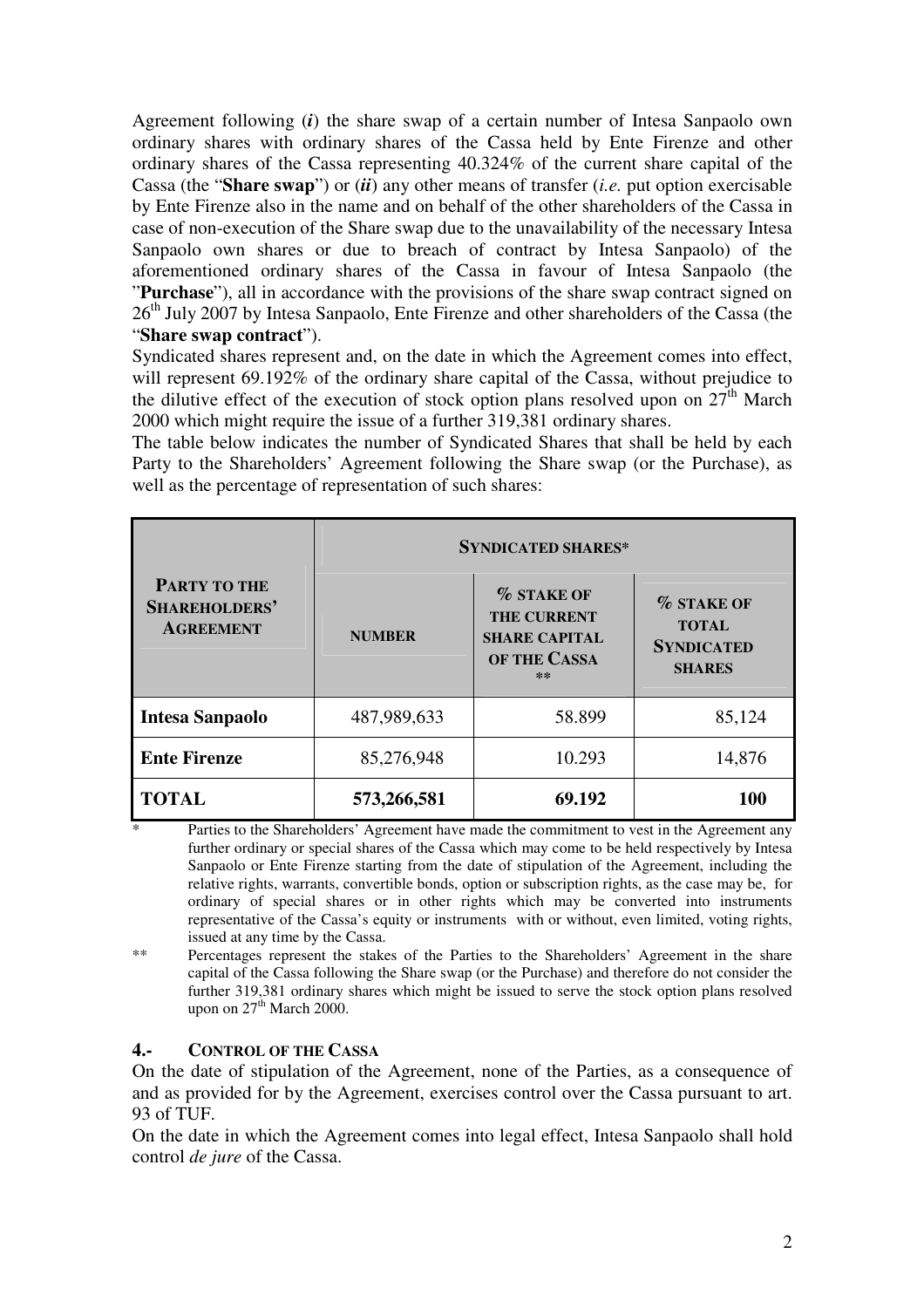#### **5.- CONTENTS OF THE AGREEMENT**

The provisions of the Agreement are summarised below.

#### **5.1. Business plan**

According to the Agreement, after the execution of the Share swap (or the Purchase), the Cassa and its subsidiary companies will join the Intesa Sanpaolo Group and the aggregation must be conducted in compliance with the guidelines already defined and agreed upon between the Parties to the Shareholders' Agreement and attached to the Agreement, which are at the base of the preparation of a Business plan to be approved by the new Board of Directors of the Cassa within the  $90<sup>th</sup>$  day from its appointment or from the integration of the current Board of Directors of the Cassa.

The Business plan of the Cassa will set out, among other issues, the acquisition by the Cassa of the entire equity investment held directly by Intesa Sanpaolo in Holding Intesa Casse del Centro S.p.A. ("**ICC**").

Such acquisition must be finalised, within and no after 3 months from the possible delisting of the Cassa and, in any case, within  $31<sup>st</sup>$  December 2008, for a consideration equal to the fair market value of the equity investment held by Intesa Sanpaolo in ICC.

#### **5.2 Articles of Association of the Cassa**

The Parties to the Shareholders' Agreement agree, within their respective competence, to ensure that, within 45 days from the date on which the Agreement comes into effect or in the longer technically-required timeframe, the Shareholders' Meeting of the Cassa adopt new Articles of Association, according to the text attached to the Agreement (the

" **Post share swap Articles of Association**"). The Post share swap Articles of Association will contain provisions in line with the Agreement, as permitted by applicable regulations. In particular, it shall also provide for a odd number of directors between 13 and 19 and the following list voting system for the election of directors: (*x*) where required by the law, one director will be elected by the shareholder or shareholders who present the list which receives the higher number of votes (possibly after the list presented by the shareholders in (y) below and which must be in no way connected even indirectly, with the shareholders who present or vote the top-voted list, in compliance with provisions of art. 147-*ter* of the TUF; (*y*) if the minority list indicated in letter (x) above is presented, from the list which obtains the second-highest number of votes will be drawn directors equal to half (rounded down) minus one of the directors to be elected, if the minority list indicated in letter (x) above is not presented, from the list which obtains the second-highest number of votes will be drawn directors equal to half (rounded down) of the directors to be elected; (*z*) irrespective of the fact that the minority list indicated in letter (x) above is presented or not, from the list which obtains the highest number of votes will be drawn a number of directors equal to half (rounded down) plus one of the directors to be elected.

The Post share swap Articles of Association will also set forth that the matters indicated in paragraph 5.3 (F) ("*Competencies of the Board of Directors*") shall be reserved to the Board of Directors and that, if the Board of Directors is also made up of members drawn from the list in letter (y) above, on the following matters the Board of Directors shall decide with the favourable vote of at least half the members of the Board of Directors (rounded down) plus three:

(a) the proposal for the change in the company name of the Cassa;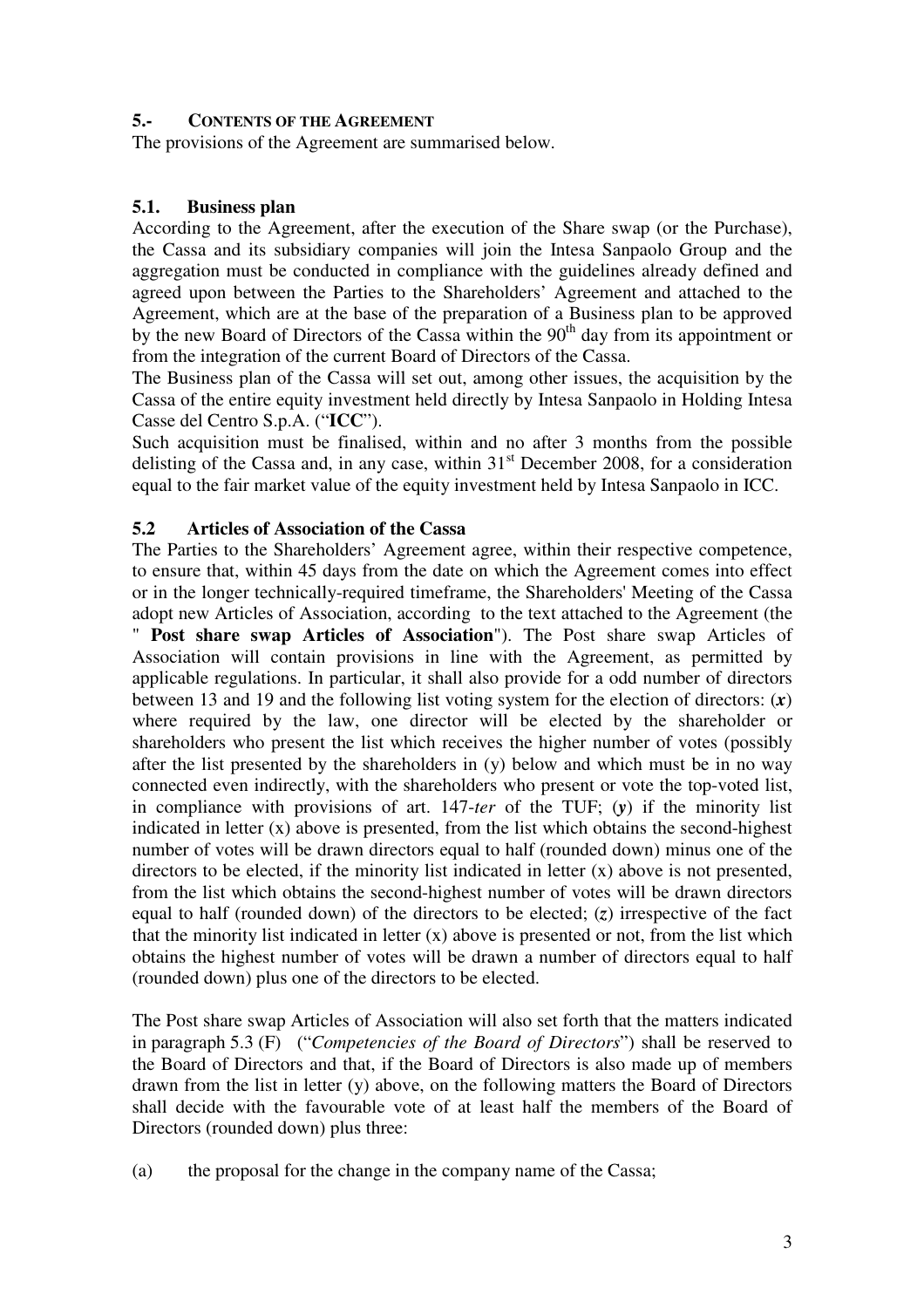- (b) the proposal for the change in the corporate purpose of the Cassa;
- (c) the proposal for the transfer of the registered office and/or the head and/or operating office of the Cassa;
- (d) the proposal for *(x)* the dissolution, advance liquidation as well as any other transaction which may lead to the loss of the Cassa's juridical autonomy (with that intending the incorporation of the Cassa in Intesa Sanpaolo or in any other entity) or *(y)* transactions, such as, for example, mergers, spin-offs or contributions, which lead to the loss of Intesa Sanpaolo's absolute and direct majority stake in the Cassa;
- (e) the proposal for the request for the admission to liquidation procedures for the Cassa;
- (f) the proposal for the increase in share capital (reserved to shareholders with preemption rights) if the subscription price of each share is lower than fair market value of the shares, and agreed that the fair market value of each share will be ascertained by an expert who will use the valuation criteria usually applied in best practice, national and international valuations of banks and banking groups, considering the types of equity investments held by the Cassa;
- (g) the proposal for the issue of special categories of shares;
- (h) the proposal for amendments to the Post share swap Articles of Association concerning composition and competencies of the Board of Directors, the Chairman, the Deputy-Chairman , the Executive Committee and the distribution of net income.

The Post share swap Articles of Association will also provide for the appointment of the Board of Statutory Auditors on the basis of lists presented by Shareholders in compliance with applicable regulations.

As concerns net income, Shareholders will be assigned at least 50% of distributable net income, after the possible allocation of a portion of net income no higher than 2% to promote culture or the image of the Company determined by the Shareholders' Meeting, save that (*i*) the Shareholders' Meeting define a different allocation as proposed by the Board of Directors or (*ii*) such allocation contrasts with Supervisory Authority requests motivated by compliance with capital ratios set out by the law and/or regulations.

# **5.3 Corporate governance**

# *A) Obligation of consultation prior to the exercise of voting rights*

The Agreement provides for the obligation of consultation prior to the exercise of voting rights between the Parties to the Shareholders' Agreement who have agreed to express a unitary vote in the Shareholders' Meeting and in the Board of Directors Meetings of the Cassa, insofar as possible.

For this purpose, Intesa Sanpaolo and Ente Firenze will each appoint a representative. Such appointed representatives shall meet no later than 24 hours prior to each of the Cassa's Shareholders' Meeting or Board of Directors Meeting with the objective of determining, in *bona fide*, according to a reasonableness principle and in the interest of the Cassa, the vote to be expressed on relevant matters to be discussed in the Shareholders' Meeting provided for in letter B) below and on relevant matters to be discussed in the Board of Directors Meeting provided for in letter G) (c) below.

In taking the voting decisions, the representative of Intesa Sanpaolo and the representative of Shareholders of the Cassa shall each cast one vote irrespective of the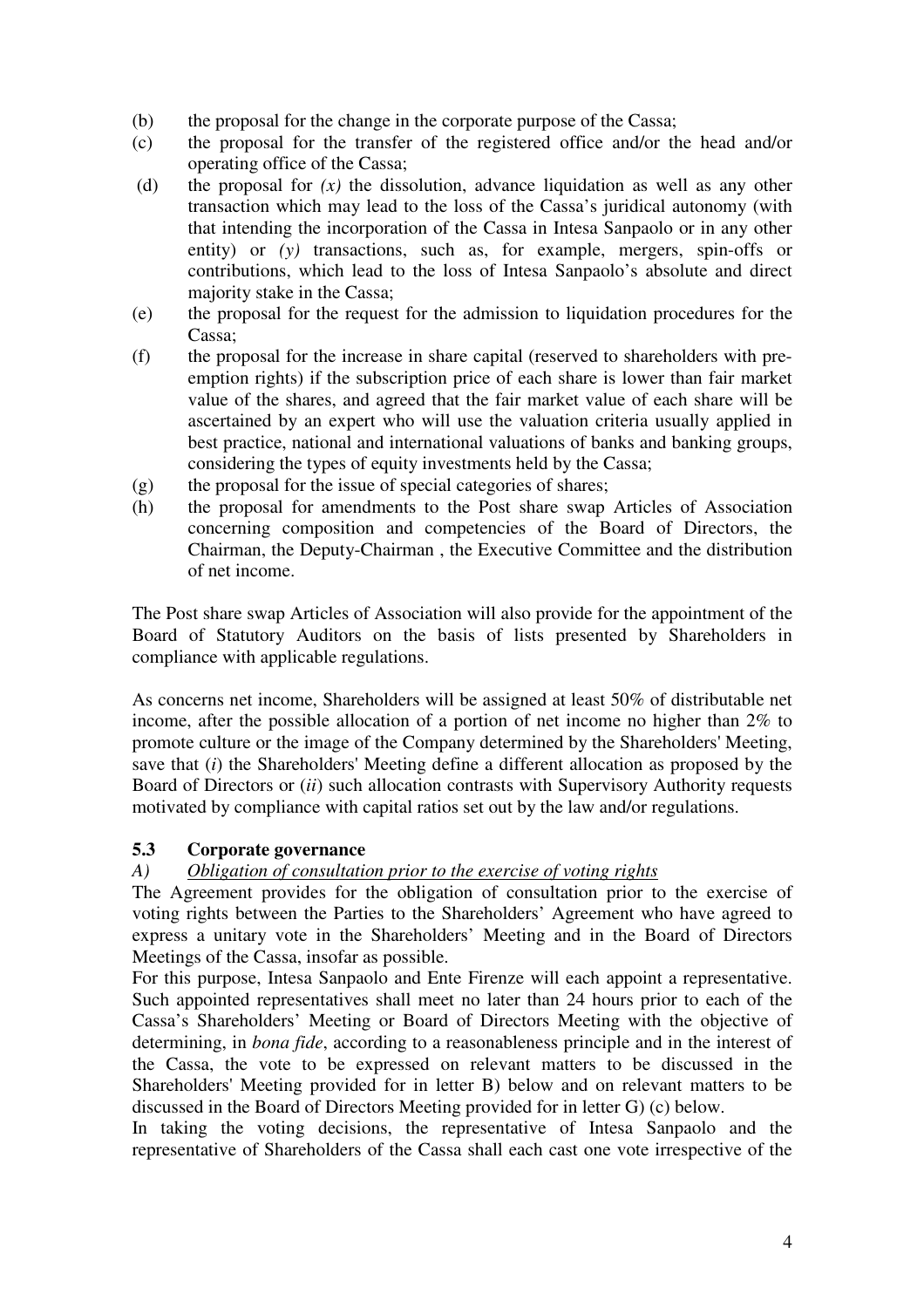different number of Syndicated Shares which may be held at that time by each Party to the Shareholders' Agreement.

In case of consensus between the two representatives of the Parties to the Shareholders' Agreement as concerns the matters subject to consultation, the Parties to the Shareholders' Agreement shall (*i*) vote in Shareholders' Meeting, each for their area of competence, in compliance with agreements, and (*ii*) as concerns Board of Directors Meetings, ensure that the Board members of the Cassa they have designated are aware of the common determinations made at the time of the prior consultation, take part to the board meeting and, insofar as possible, vote in the meeting in compliance with such determinations.

On the contrary, in the absence of consensus between the representatives of the Parties to the Shareholders' Agreement on the matters to be discussed, each Party may vote at its discretion, without prejudice to the right to veto on relevant matters to be discussed in the Shareholders' Meeting provided for in letter B) below and on relevant matters to be discussed in the Board of Directors Meeting provided for in letter G) (c) below.

## *B) Relevant matters to be discussed in the Shareholders' Meeting*

I. Conditional upon the fact that the Syndicated shares held by Ente Firenze represent a percentage higher than or equal to 5% of the overall share capital of the Cassa, Intesa Sanpaolo makes the commitment to express a contrary vote on the proposals to the Shareholders' Meeting on the matters listed hereafter and which the representative of Ente Firenze vetoed at the time of the prior consultation provided for in letter A) above:

- (a) the change in the current company name of the Cassa;
- (b) the change in the corporate purpose of the Cassa;
- (c) the transfer of the registered office and/or the head and/or operating office of the Cassa;
- (d) the dissolution, advance liquidation as well as any other transaction which may lead to the loss of the Cassa's juridical autonomy (with that intending the incorporation of the Cassa in Intesa Sanpaolo or in any other entity) or transactions which lead to the loss of Intesa Sanpaolo's absolute and direct majority stake in the Cassa, such as, for example, mergers, spin-offs or contributions;
- (e) the request for the admission to liquidation procedures for the Cassa;
- (f) the increase in share capital (reserved to shareholders with pre-emption rights) if the subscription price of each share is lower than fair market value of the shares, and agreed that the fair market value of each share will be ascertained by an expert who will use the valuation criteria usually applied in best practice, national and international valuations of banks and banking groups, considering the types of equity investments held by the Cassa;
- (g) the sale, spin-off, de-merger or contribution, even within the Group, of the banking activities or of equity investments in companies or of business lines of both the Cassa and of the companies controlled directly or indirectly by the Cassa, whose assets represent over 30% of the balance sheet assets resulting from the pro forma consolidated and aggregated financial statements of the Cassa including the pro forma aggregate assets referred to the ICC Group as at  $30<sup>th</sup>$  June 2007, and agreed that the percentage of 30% must be determined as an aggregate on the basis of transactions completed over a five-year period;
- (h) without prejudice to a different agreement between the Parties to the Shareholders' Agreement, the distribution of dividends so to reduce the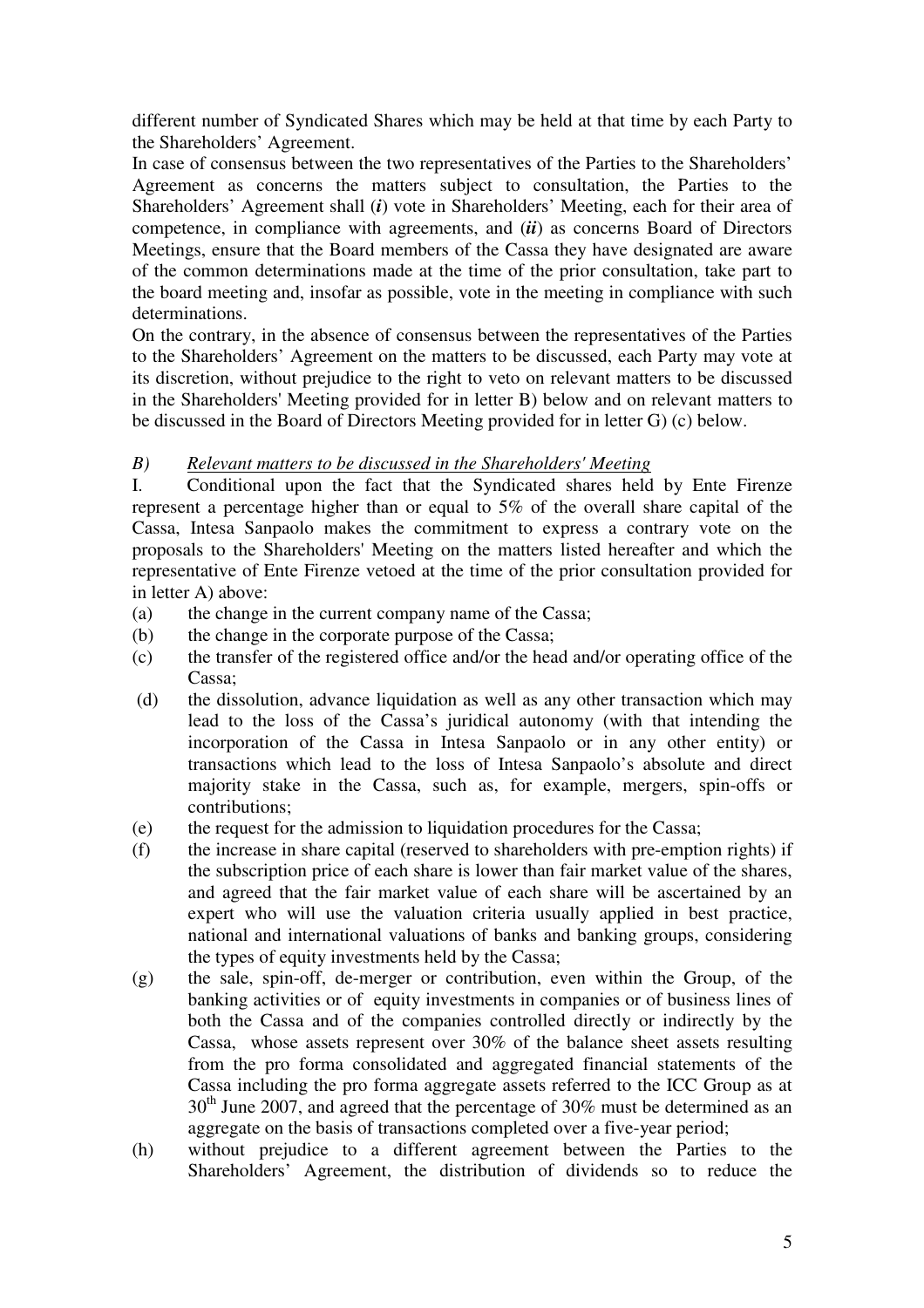percentage of net income distributed to shareholders under 50% of distributable net income, save that a distribution under that 50% be requested by the Supervisory Authority for compliance with capital ratios set out by the law and/or regulations;

- (i) the determination of the number of directors to be elected;
- (j) any amendments to the Post share swap Articles of Association concerning composition and competencies of the Board of Directors, the Chairman, the Deputy-Chairman , the Executive Committee and the distribution of net income.

II. Conditional upon the fact that the Syndicated shares held by Ente Firenze represent a percentage higher than or equal to 2.5% of the overall share capital of the Cassa, Intesa Sanpaolo makes the commitment to express a contrary vote on the proposals to the Shareholders' Meeting on the matters listed in point I above, letters (a), (b), (c), (d), (e), (h), (i) and (j) and which the representative of Ente Firenze vetoed at the time of the prior consultation provided for in letter A) above.

### *C) Composition of the Board of Directors*

The Agreement provides for that the Parties to the Shareholders' Agreement act so that the Board of Directors be renovated, as soon as possible, after the date in which the Agreement comes into effect, as indicated below.

i) The Board of Directors will be made up of an odd number of members from 13 to 19.

ii) Until the Syndicated shares held by Ente Firenze represent a percentage higher than or equal to 2.5% of the overall share capital of the Cassa (*x*) where required by the law, one director will be elected by the shareholder or shareholders (other than the Parties to the Shareholders' Agreement) who present the list which receives the higher number of votes (possibly after the list of Ente Firenze) and which must be in no way connected even indirectly, with the shareholders who present or vote the top-voted list, in compliance with provisions of art. 147-*ter* of the TUF, (**y**) if the minority list indicated in letter  $(x)$  above is presented, Ente Firenze will designate directors equal to half (rounded down) minus one of the directors to be elected; if the minority list indicated in letter  $(x)$  above is not presented, Ente Firenze will designate directors equal to half (rounded down) of the directors to be elected, without prejudice to the fact that in both cases one of the directors designated by Ente Firenze must possess the independence requirements provided for by art. 147-*ter*, par. 4, of the TUF; (*z*) irrespective of the fact that the minority list indicated in letter  $(x)$  above is presented or not, Intesa Sanpaolo will designate a number of directors equal to half (rounded down) plus one of the directors to be elected, one of whom must possess the independence requirements provided for by art. 147-*ter*, par. 4, of the TUF;

iii) Until the Syndicated shares held by Ente Firenze represent a percentage under 2.5% but higher than or equal to 1.0% of the overall share capital of the Cassa, (*x*) where required by the law, one director will be elected by the shareholder or shareholders (other than the Parties to the Shareholders' Agreement) who present the list which receives the higher number of votes (possibly after the list of Ente Firenze) and which must be in no way connected even indirectly, with the shareholders who present or vote the top-voted list, in compliance with provisions of art. 147-*ter* of the TUF, (**y**) Ente Firenze will designate one director; (*z*) Intesa Sanpaolo will designate a number of directors equal all the directors to be elected minus two, or if minority list indicated in letter  $(x)$  above is not presented a number of directors equal all the directors to be elected minus one, two of whom must possess the independence requirements provided for by art. 147-*ter*, par. 4, of the TUF;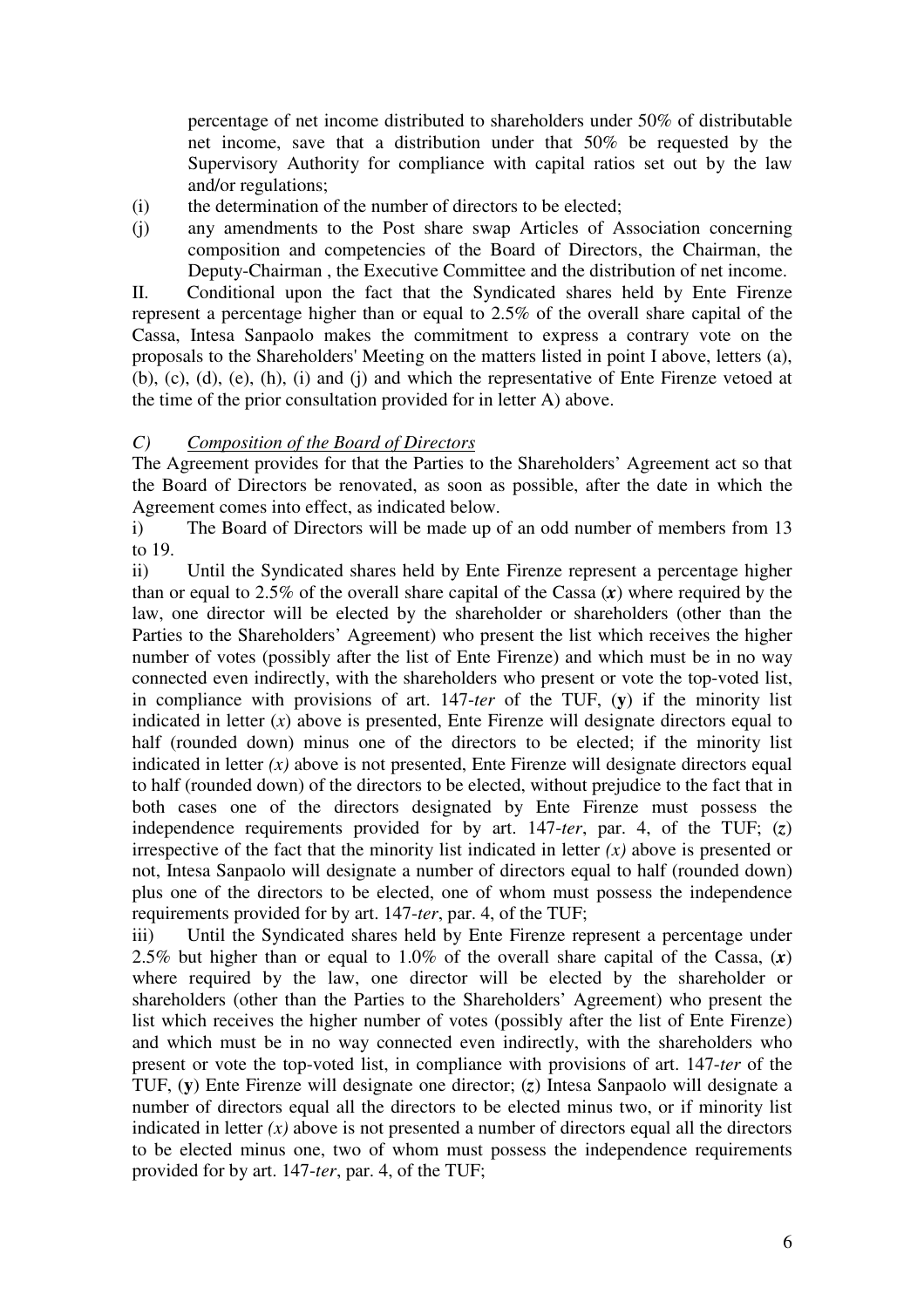iv) Until the Syndicated shares held by Ente Firenze represent a percentage higher than or equal to 5.0% of the overall share capital of the Cassa, the Chairman of the Cassa will be appointed by the Shareholders' Meeting, without prejudice to the fact that he/she must be chosen among the top three Directors drawn from the list presented by Ente Firenze.

v) Until the Syndicated shares held by Ente Firenze represent a percentage under 5.0% but higher than or equal to 2.5% of the overall share capital of the Cassa, the Deputy-Chairman of the Cassa will be appointed by the Shareholders' Meeting with a simple majority, without prejudice to the fact that he/she must be chosen among the top three Directors drawn from the list presented by Ente Firenze.

 vi) The Agreement provides for that, should other shareholders (other than the Parties to the Shareholders' Agreement) hold, individually or collectively, a participation in the Cassa which does not enable Ente Firenze to designate exclusively, through the presentation of its own list, a number of members in Board of Directors of the Cassa equal to that indicated above, the Parties to the Shareholders' Agreement will act to find a legitimately adequate solution to ensure that Ente Firenze, exclusively, maintains the statutory right of designating the members of the Board of Directors as provided for above.

The Agreement provides for the fact that candidates to the post of Director designated by the Parties to the Shareholders' Agreement, in addition to the professional, integrity and independence requirements provided for by applicable law, regulations and the Articles of Association, must, at least for the majority of the candidates designated by Ente Firenze, be eminent representatives of the banking, business and financial community, preferably from the local markets.

# *D) Composition of the Executive Committee*

The Parties to the Shareholders' Agreement, within their respective competence, shall act so that the Board of Directors appoint an Executive Committee formed as follows.

i) the Executive Committee shall be made up of 6 members; the Chairman and the Deputy-Chairman will be members of the Executive Committee *ex officio*;

ii) at least 4 members of the Executive Committee shall be appointed among Directors designated by Intesa Sanpaolo;

iii) for as long as the Syndicated shares held by Ente Firenze represent a percentage higher than or equal to 2.5% of the overall share capital of the Cassa, 2 members of the Executive Committee shall be appointed among the persons designated by Ente Firenze; iv) the resolutions of the Executive Committee shall only be taken with the presence of the absolute majority of its members and with the favourable vote of the absolute majority of those present.

# *E) General Manager*

The Agreement sets out that the General Manager of the Cassa shall not be a member of the Board of Directors.

### *F) Competencies of the Board of Directors*

The Agreement provides for the obligation of the Parties to the Shareholders' Agreement to ensure, considering the prerogatives of the Parent Company Intesa Sanpaolo and of the regulations of the Intesa Sanpaolo Group that the following matters remain within the exclusive competence of the Board of Directors and must not be delegated: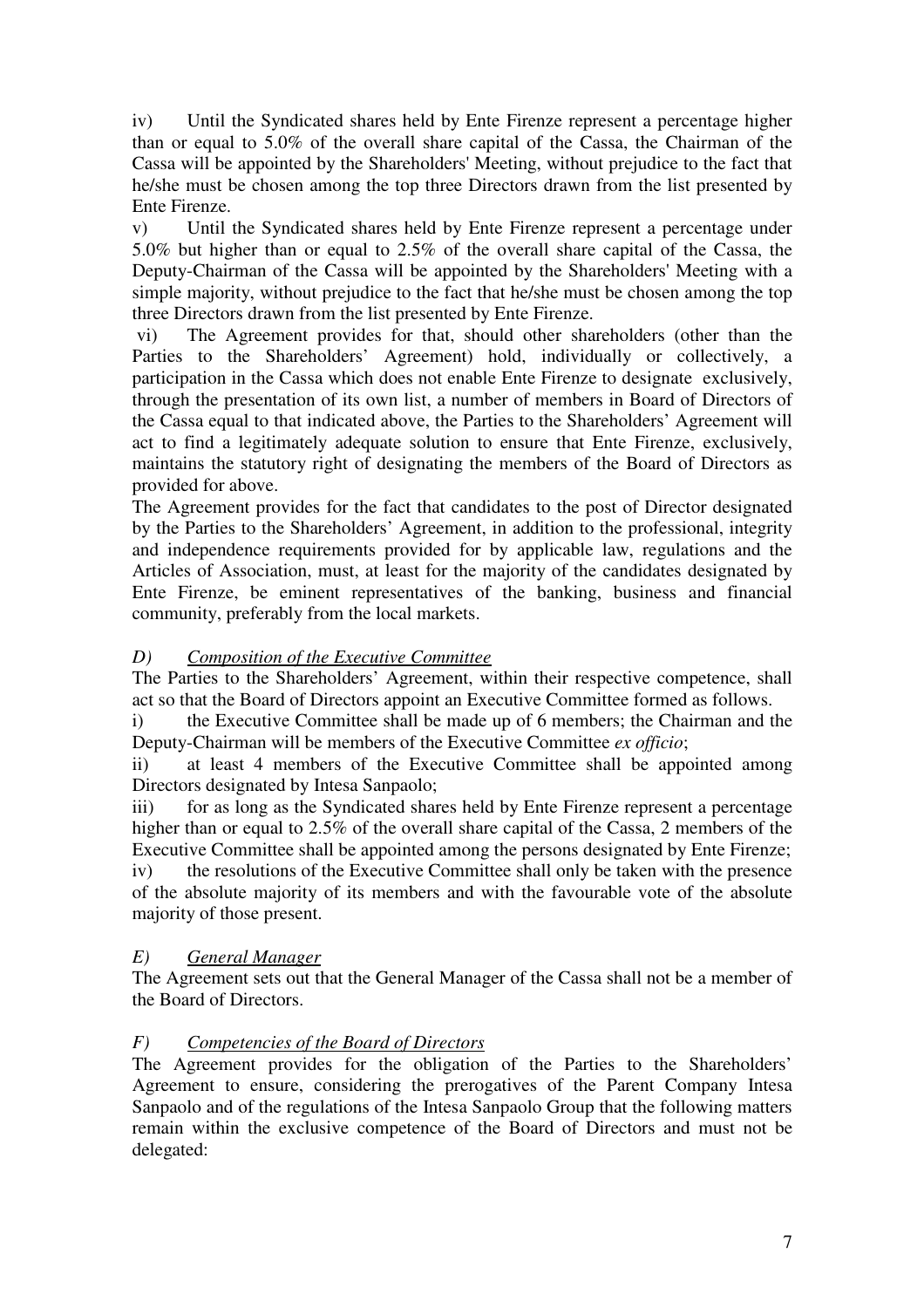i) the determination of programme and strategic guidelines of the Cassa and of its direct and indirect subsidiaries, as well as the preparation of business and/or financial plans and budgets of the Cassa, and their modifications;

ii) the risk management and internal auditing policy;

iii) the determination of the functions and powers to be granted to the Executive Committee, to the Directors who are granted specific mandates and to the General Manager;

iv) the appointment and revocation of the General Manager and of one or more Deputy-General Managers and the determination of their powers and compensation;

v) the approval of the organisational, administrative and accounting structures of the Cassa and the internal regulations;

vi) the purchase and sale of own shares;

vii) the acquisition and disposal of controlling equity investments, even jointly held;

viii) the acquisition, sale, spin-off, de-merger or contribution, even inside the Group, of the banking business, or equity investments in companies (even through subsidiaries) or business lines, both of the Cassa and of companies in which the Cassa holds directly or indirectly control, whose assets represent over 5% of the balance sheet assets resulting from the pro forma consolidated and aggregated financial statements of the Cassa including the pro forma aggregate assets referred to the group of which ICC is the sub-holding company as at  $30<sup>th</sup>$  June 2007, and agreed that the percentage of 5% must be determined as an aggregate on the basis of transactions completed over a five-year period;

ix) the stipulation of exclusivity and/or non-competition agreements;

x) the formation, transfer, purchase, sale or closure of offices, branches and representative offices;

xi) the appointment and revocation of the head of internal auditing, as well as the heads of functions which must be exclusively appointed by the Board of Directors due to rules or regulations in force;

xii) the mandates as concerns lending to be granted, on proposal of the General Manager, to the persons in change of distribution units and other employees of the Cassa on the basis of the function performed;

xiii) the preparation of spin-off or merger projects;

xiv) the formation of any Committees or Commissions with consultation functions;

xv) the preparation of the draft financial statements;

xvi) the appointments or designations of the administrative or control bodies of participated companies or entities or for which the Cassa is in any case required to decide, as well as resolutions as concerns the vote to be expressed in the Shareholders' Meeting of controlled or participated companies;

xvii) the determination of the criteria for the coordination and the direction of subsidiaries of the Cassa, to be exercised in the respect of the prerogatives of the Parent Company Intesa Sanpaolo;

xviii) the definition of the criteria to identify transactions with related parties to be reserved to the competence of the Board of Directors, as well as the transactions with the related parties of the Cassa (including controlling companies, its subsidiaries and/or subsidiaries and/or participated companies).

### *G) Resolutions of the Board of Directors*

a) The Agreement sets forth that, without prejudice to the right to *veto* provided for by letter c) below, the resolutions of the Board of Directors be validly taken with the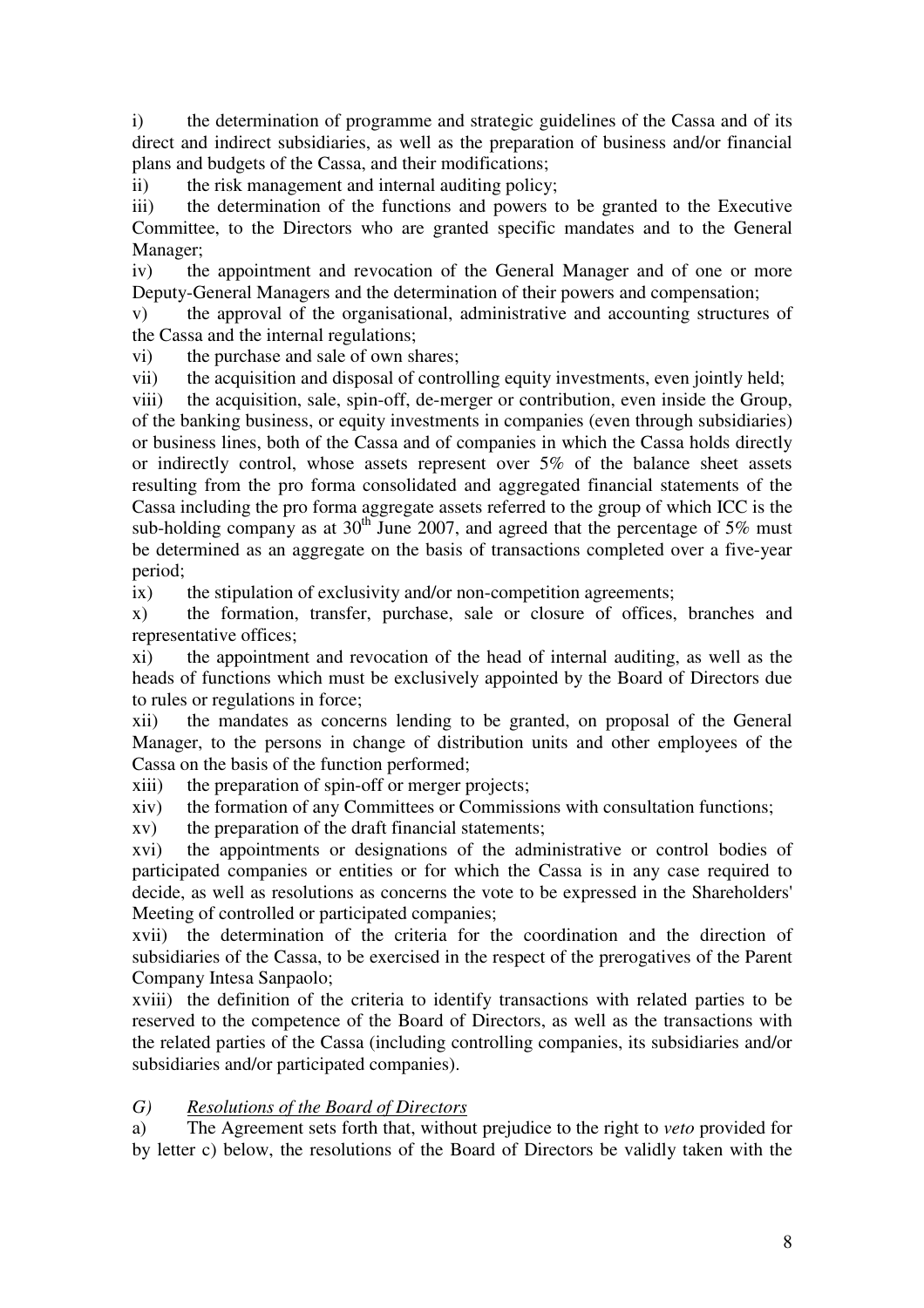presence of the majority of the Directors in office and the favourable vote of the majority of those present.

b) The Agreement sets forth that, in case of urgency, the Chairman and the Deputy Chairman, with a joint signature, with the favourable opinion of the General Manager, may take the decisions which do not concern the matters which cannot be delegated pursuant to letter F) above and that such decisions must be reported to the Executive Committee and the Board of Directors in their first meeting.

c) The Agreement sets forth that, until the Syndicated shares held by Ente Firenze represent a percentage higher than or equal to 5% of the overall share capital of the Cassa, the Parties to the Shareholders' Agreement, within their respective competence, shall do all within their power to ensure that the Board of Directors does not make resolutions vetoed by the representative of Ente Firenze at the time of the prior consultation provided for in letter A) on the following matters:

i) determination of the functions and powers to be granted to the Executive Committee, to Directors who are granted specific mandates and to the General Manager;

ii) purchase and sale of own shares;

iii) acquisition of controlling equity investments in companies which do not carry out banking, financial or insurance activities;

iv) the appointment and revocation of the head of internal auditing, as well as the heads of functions which must be exclusively appointed by the Board of Directors due to rules or regulations in force;

v) the sale, spin-off, de-merger or contribution, even within the Intesa Sanpaolo Group, of the banking activities or of equity investments in companies or of business lines of both the Cassa and of the companies controlled directly or indirectly by the Cassa, whose assets represent over 30% of the balance sheet assets resulting from the pro forma consolidated and aggregated financial statements of the Cassa including the pro forma aggregate assets referred to the group of which ICC is the sub-holding company as at  $30<sup>th</sup>$  June 2007, and agreed that the percentage of 30% must be determined as an aggregate on the basis of transactions completed over a five-year period.

### *H) Board of Statutory Auditors*

The Agreement provides for the obligation of the Parties to the Shareholders' Agreement to do all within their power to ensure that as soon as possible after the adoption of the Post share swap Articles of Association and according to the technically-required timeframe, the Board of Statutory Auditors be renovated as provided for below.

a) For the entire duration of the Agreement, until the Syndicated shares held by Ente Firenze represent a percentage higher or equal to 2.5% of the overall share capital of the Cassa, (*x*) where required by the law, one statutory auditor (who shall be Chairman) and one alternate auditor will be elected by the shareholder or shareholders (other than the Parties to the Shareholders' Agreement) who present the list which receives the higher number of votes and which must be in no way connected even indirectly, with the shareholders who present or vote the top-voted list, in compliance with provisions of TUF and applicable second-level regulations (*y*) one statutory auditor will be appointed by Ente Firenze and (*z*) one statutory auditor and one alternate auditor will be appointed by Intesa Sanpaolo or, in the case in which the list provided for in letter (x) above is not validly presented and voted, two statutory auditors, one of whom will be Chairman, and one alternate auditor will be appointed by Intesa Sanpaolo.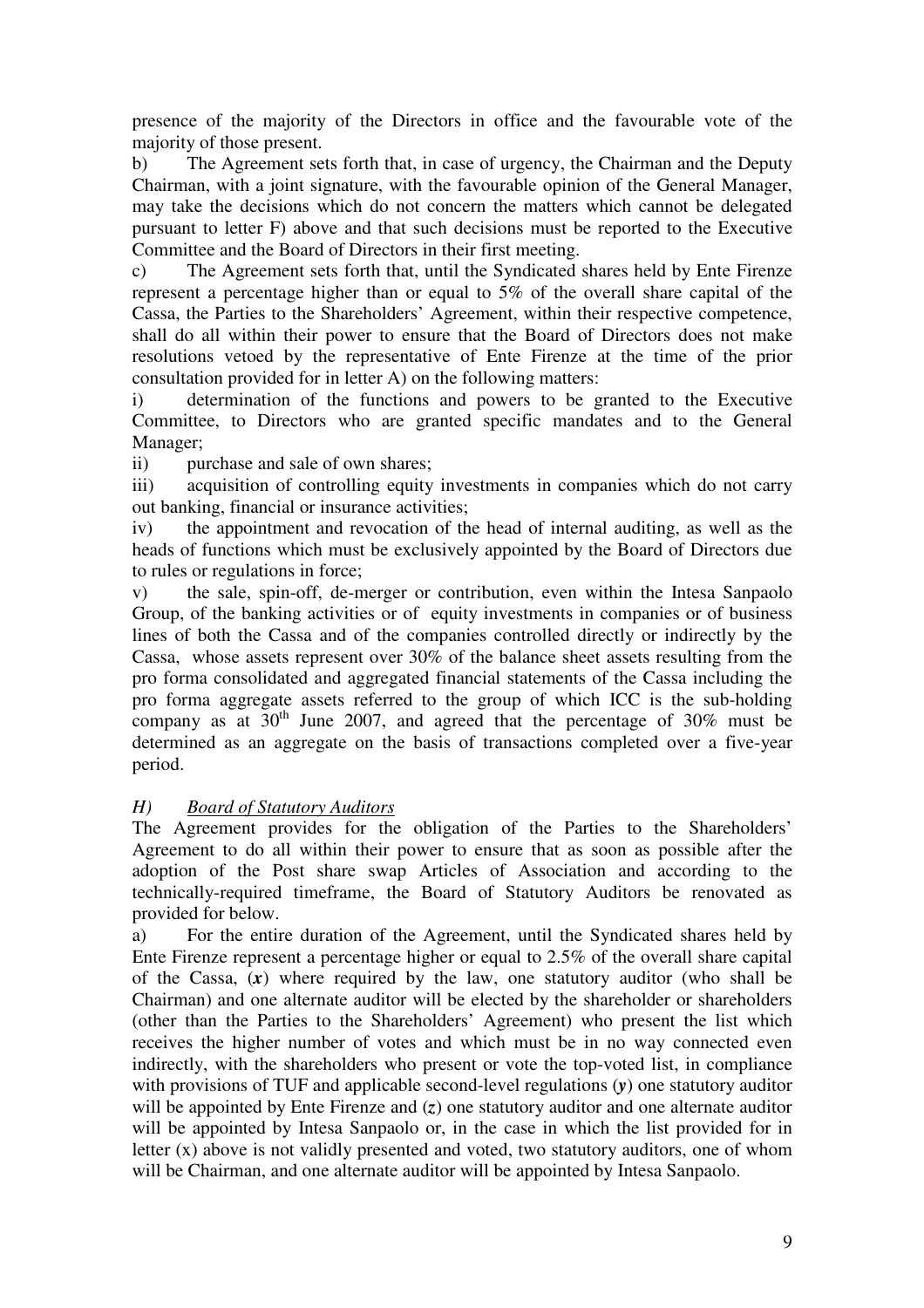b) for the purpose of ensuring Ente Firenze's right to appoint statutory auditors, set forth by letter a) above, Intesa Sanpaolo will insert the person designated by Ente Firenze in second position in its list of candidates for the office of statutory auditor.

# *I) Determination of relevant thresholds*

Parties to the Shareholders' Agreement acknowledge that the governance rights recognised to Ente Firenze, indicated in letters B), C), D), G) and H) above, decrease as its Syndicated shares fall under the relevant "thresholds" of 5%, 2.5% and 1% of the overall share capital of the Cassa and have agreed that (*i*) only reductions in Syndicated shares held by Ente Firenze under the thresholds following transfers (as defined in the Agreement, as indicated in paragraph 5.4, letter A) below will be relevant for the purposes of such reduction in rights, while (*ii*) the reductions following transactions on the share capital of the Cassa leading to the dilution of the stake of Ente Firenze because it did not exercise its pre-emption rights or due to the exclusion or limitation of such pre-emption rights pursuant to art. 2441 of the Italian Civil Code, will not be considered since it is agreed that in this last case, the "thresholds" of 5%, 2.5% and 1% will be automatically decreased and referred to the lower percentage of the overall share capital of the Cassa represented by Syndicated shares held by Ente Firenze following such dilutive transactions.

## **5.4. Transfer of Syndicated shares**

## *A) Lock-up*

Without prejudice to the put option described in letter C) below, the Parties to the Shareholders' Agreement have reciprocally made the commitment to conserve (*lock-up*) the full property and availability of the respective Syndicated shares and therefore not to transfer (intending by transfer any transaction, with the exception of *(a)* pledging the Syndicated Shares held by Ente Firenze, provided that the latter maintains voting rights, as well as *(b)* the execution of judicial measures and/or decisions, such as, for example seizures by court order and distraints, which have not led to the sale or mandatory assignment of Syndicated Shares, requested by Intesa Sanpaolo, even through subsidiaries or associates, on the Syndicated Shares held by Ente Firenze) to third parties (including subsidiaries pursuant to art. 2359, par.1, No. 1, of the Italian Civil Code) or to other shareholders for whatever reason, and not even in part, or even temporarily of the respective Syndicated shares for the entire duration of the present Agreement.

# *B) Pre-emption right*

Without prejudice to the lock-up clause provided for by letter A) above, the Party to the Shareholders' Agreement who intends to transfer all or part of its Syndicated shares, will first of all offer such shares to the other Party to the Shareholders' Agreement. It is agreed that Ente Firenze shall have such pre-emption right only until it holds Syndicated shares representing an equity investments of at least 5% of the overall share capital of the Cassa (or the lower percentage deriving from provisions of 5.3, letter I) above).

In the case in which the terms of the transfer to the third party provide for a non-cash consideration (such as, for example, in case of contribution and/or share swap), or no consideration (such as, for example, transfers for free), the Agreement provides for a mechanism for the determination of the value of (i) the non-cash consideration for the Syndicated shares offered for sale or (ii) the Syndicated shares sold, in the case of transfer for free.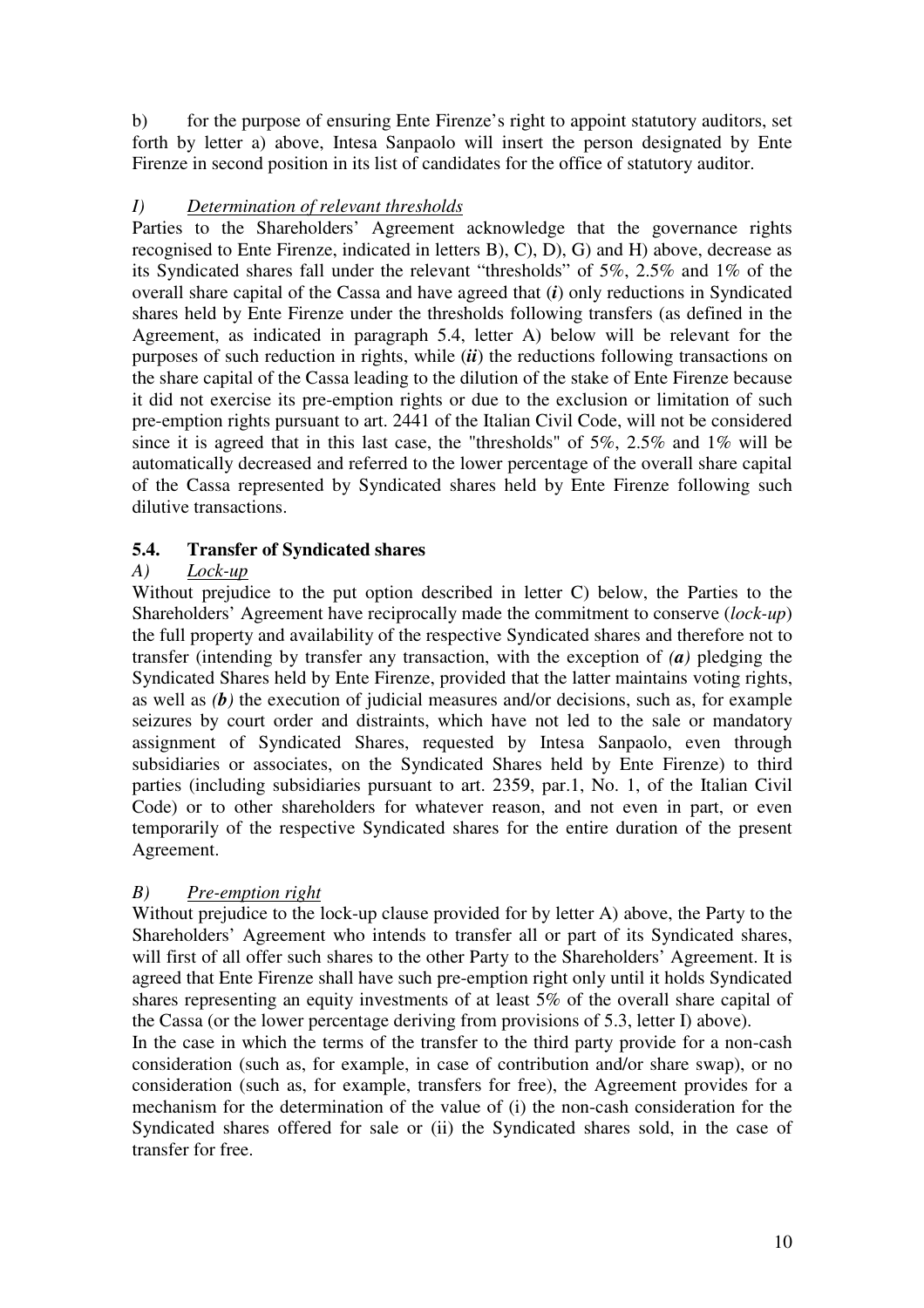The Syndicated shares acquired by the Party to the Shareholders' Agreement following the exercise of the pre-emption right may not be the object of transfer, all or in part, to third parties (including subsidiary or associates or in any case companies belonging to the same Party to the Shareholders' Agreement) or to other shareholders of the Cassa for a period of three years starting from the date of execution of the transfer in favour of such Party to the Shareholders' Agreement.

# *C) Put option*

In derogation to the prohibition of transfer described in letter A) above, the Agreement provides for a put option (the "**Put option**") which sets forth that Ente Firenze shall have the right to sell to Intesa Sanpaolo which, conditional upon the obtainment of all the necessary authorisations from the competent Authorities, shall be obligated to purchase all (and not just a part) of the Syndicated shares held by Ente Firenze at the time of exercise of such option. The Put option is granted without the attribution of a specific and autonomous consideration, since any consideration is, and must be intended, satisfied by the set of terms provided for in the Agreement.

The Put option may be exercised by Ente Firenze at any time in the period between the day after the date of payment of the consideration of the Public offer (as defined in paragraph 5.5 below) and until the expiry of the Agreement, after that date it shall be forfeited.

In case of exercise of the Put option, the price for each Syndicated share held by Ente Firenze object of the sale shall be equal to the price of the Public offer.

### **5.5. The Public offer**

The Parties to the Shareholders' Agreement acknowledge that, as a result of the execution of the Share swap or the Purchase, Intesa Sanpaolo will acquire an equity stake in the Cassa exceeding the threshold of 30% and therefore, pursuant to article 106 of TUF, Intesa Sanpaolo shall have the obligation to promote a mandatory completeacquisition public offer on the ordinary shares of the Cassa (the "**Public offer**"). In addition to the commitments made by the Parties pursuant to the Share swap contract, which are intended recalled also in the Shareholders' Agreement (a summary of such commitments is already contained in 5.4 of the extract of shareholders' agreement in the Share swap contract, published together with the present extract), the Parties to the Shareholders' Agreement have agreed the following.

If, as a consequence of the effectiveness of the Agreement, a further Public offer must be severely launched by Intesa Sanpaolo and Ente Firenze, it is agreed that such obligation shall be in any case met and executed exclusively by Intesa Sanpaolo which:

(a) shall bear all costs, expenses and charges regarding the severely-required public offer;

(b) shall free Ente Firenze of all such obligations and reimburse it of any costs, expenses and charges.

Ente Firenze may not acquire, in its name, ordinary shares of the Cassa (or contractual rights to purchase them) in the period from the date in which the Agreement comes into effect to the date of payment of the consideration of the Public offer provided for above. It is agreed that should Ente Firenze violate such obligation, the commitment to reimburse costs made by Intesa Sanpaolo in favour of Ente Firenze described in letters (a) to (b) above will immediately and automatically lose effectiveness and Ente Firenze shall reimburse to Intesa Sanpaolo all the higher costs, charges and expenses, even legal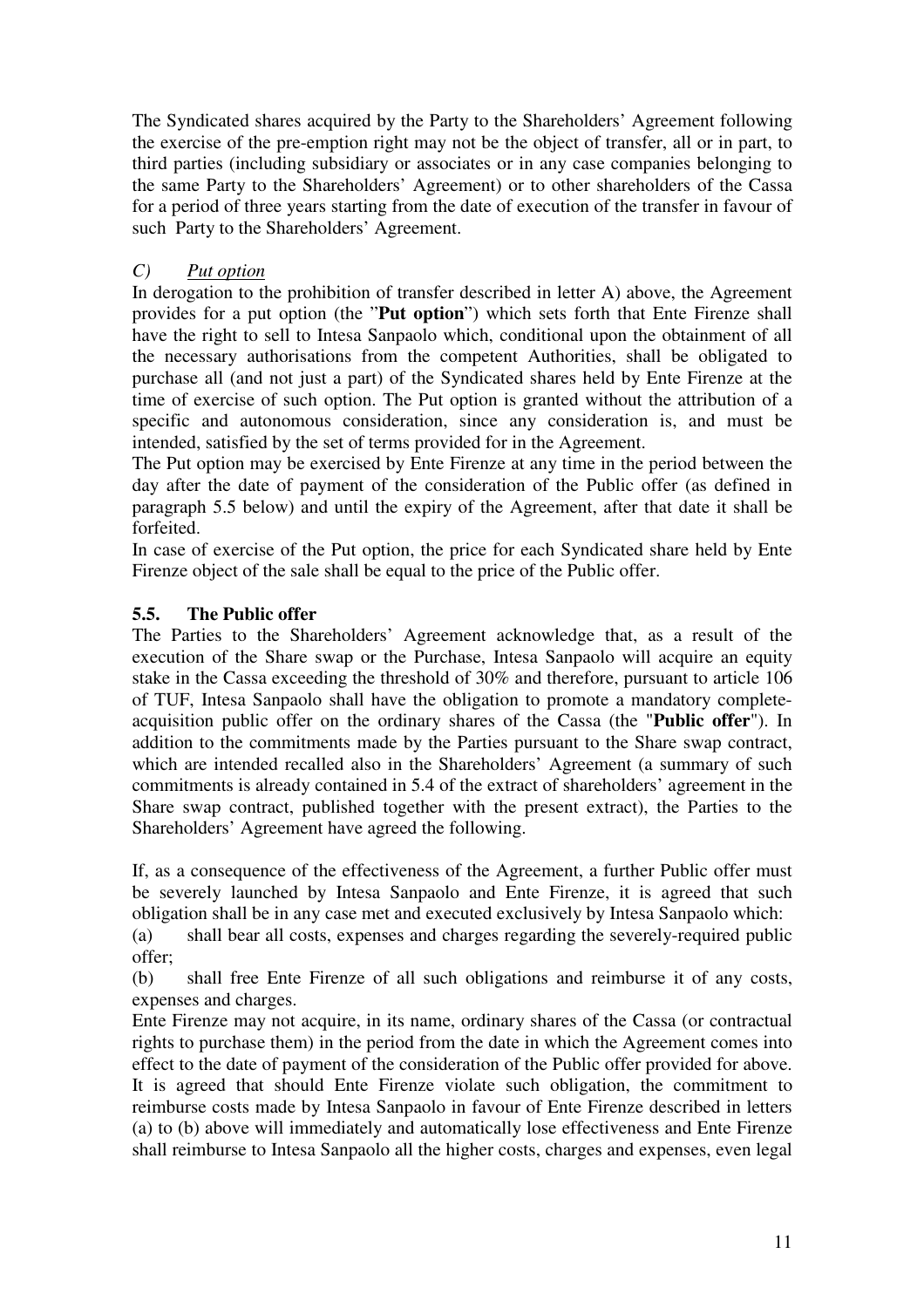expenses, which Intesa Sanpaolo might sustain due to or as a consequence of such violation.

## **5.6. Squeeze out and delisting of the Cassa**

The Parties to the Shareholders' Agreement acknowledge that the common objective and interest is to be able to proceed to the delisting of the Cassa in the shortest possible time, once the Public offer is completed and in any case within  $31<sup>st</sup>$  December 2008.

For this purpose, the Agreement sets forth that, if the requirements set forth by the law recur, Intesa Sanpaolo shall promote a "residual-acquisition" public offer on the ordinary shares of the Cassa pursuant to art. 108 of TUF and/or exercise the right to acquire the ordinary shares of the Cassa, pursuant to art. 111 of TUF. The residualacquisition public offer thus promoted by Intesa Sanpaolo on the ordinary shares of the Cassa shall apply, *mutatis mutandis*, all the provisions relative to the Public offer contained in the Agreement and described in paragraph 5.5 above.

The Parties to the Shareholders' Agreement, each within their respective competence, on the delisting of the Cassa make the commitment to: (*i*) ensure that the Shareholders' Meeting of the Cassa resolves upon the adoption of a new articles of association, according to the text attached to the Agreement (the "**Post Delisting Articles of Association**") and (*ii*) sign a new shareholders' agreement also attached to the Agreement (the "**Post Delisting Agreement**"). The Post Delisting Agreement provides for protections in favour of Ente Firenze, which are the basically the same as those set out in this Agreement. Furthermore, the Post Delisting Agreement, provides for the issue of special categories of shares which will be assigned to Ente Firenze with the objective, among others, of attributing it some statutory safeguards in accordance with the rights conferred to Ente Firenze with shareholders' agreements.

Should it not be possible to achieve the delisting of the Cassa within  $31<sup>st</sup>$  December 2008, the Parties to the Shareholders' Agreement will negotiate and identify, in *bona fide*, solutions which, in the respect of applicable regulations, permit the achievement in the short term of the objective of delisting the Cassa, acknowledging from now that the solution considered to be the most favourable and feasible is the merger by incorporation of the Cassa in an unlisted company, wholly-owned by Intesa Sanpaolo and authorised pursuant to art. 14 of TUB (Consolidated Law on Banking).

# **5.7. Controversies**

Any controversy relative to or deriving from the interpretation, validity, effectiveness, execution or dissolution of the Agreement shall be submitted to a College of three arbitrators, one of whom acting as Chairman, appointed by the Chairman of the Court of Bologna, on request of one Party to the Shareholders' Agreement.

The College of Arbitrators will have office in Bologna and will judge according to the law. The arbitration procedure will follow a predetermined ritual.

Any judicial procedure in any case relative to the Agreement and which may not be deferred to arbitration will be taken to the exclusive territorial competence of the Court of Bologna.

### **6.- SUSPENSION CONDITION**

The effectiveness of the Agreement is suspended and conditional upon the execution of the Share swap or the Purchase under the terms and conditions of the Share swap contract.